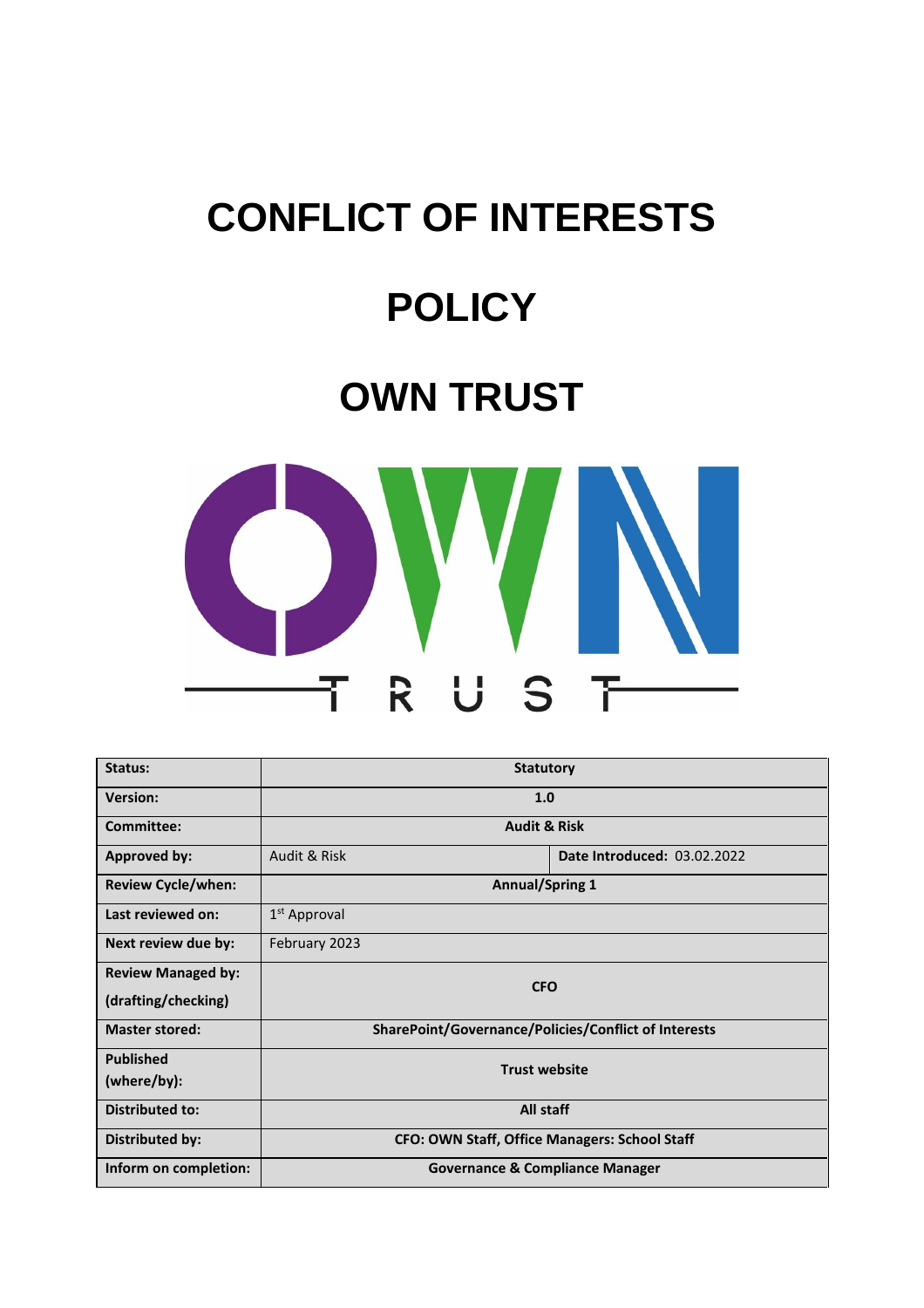#### **REVISIONS**

| Version | Page/<br>Item No. | <b>Description of Change</b> | Approved<br>On |
|---------|-------------------|------------------------------|----------------|
| 1.0     |                   | First approval               | 03.02.2022     |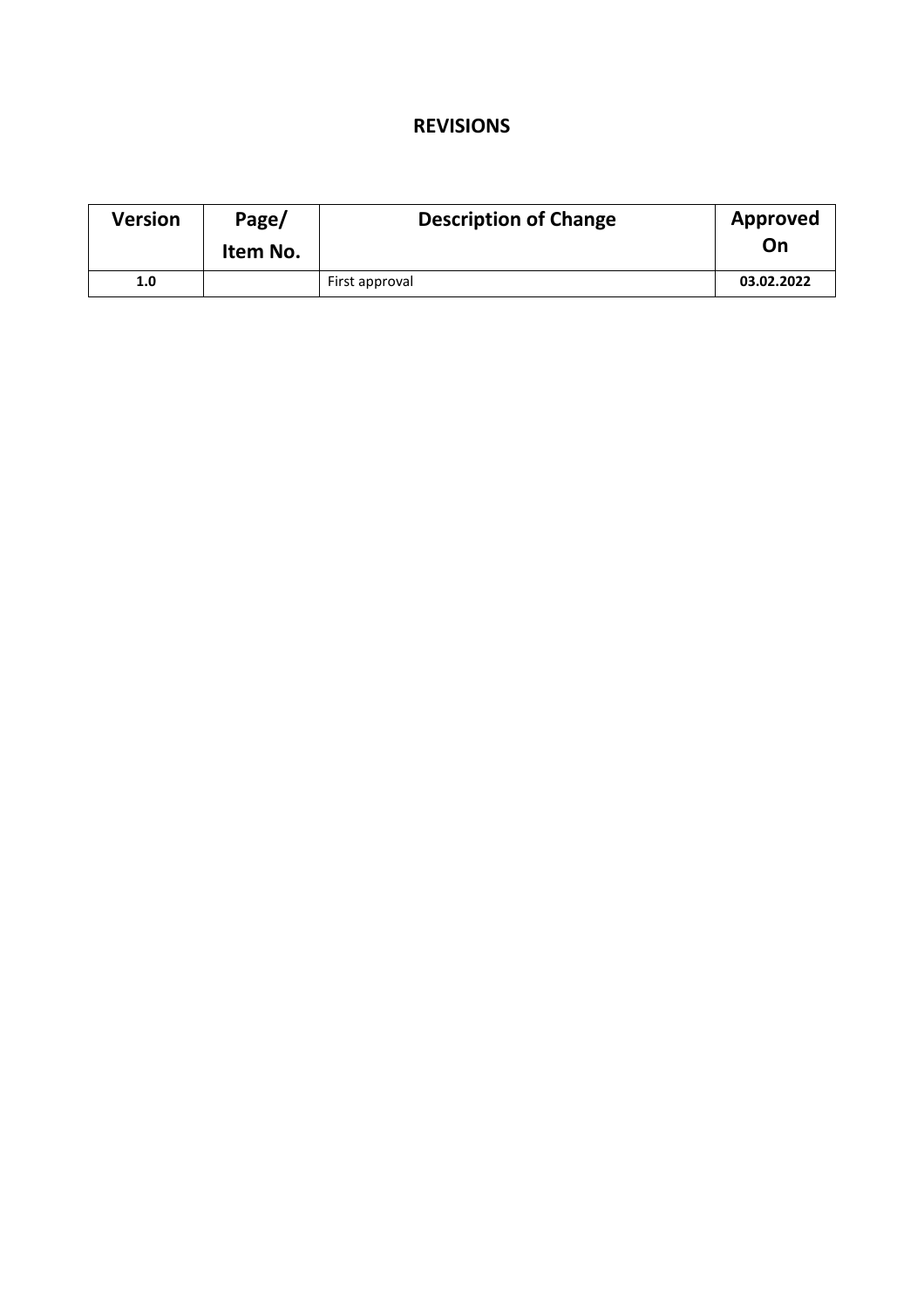#### **Contents**

| 5 Decisions taken where a Member, Trustee, Governor or Staff Member has an interest5 |  |
|--------------------------------------------------------------------------------------|--|
|                                                                                      |  |
|                                                                                      |  |

#### **1. Introduction**

- 1.1. The Trust adopts the definition of the Charity Commission which states that a Conflict of Interest is any situation where a Trustee or Senior Employee's personal interests or loyalties could, or could be seen to, prevent the Trustee or Senior Employee from making a decision in the best interests of the Trust.
- 1.2. Conflicts of interest may arise where an individual's personal or family interests and/or loyalties conflict with those of the Trust. Such conflicts may create problems. They can:
	- Inhibit free discussion,
	- Result in decisions or actions that are not in the interest of the Trust,
	- Risk the impression that the Trust has acted improperly.
- 1.3. Conflicts of interest usually arise in the following situations:
- a. **Benefits to Trustees/Senior Employees -** There is a potential financial or measurable benefit directly to a trustee or senior employee, or indirectly through a connected person. Examples of benefits are where the trustees or senior employees decide to:
	- − sell, loan or lease Trust assets to a trustee or senior employee
	- − acquire, borrow or lease assets from a trustee for the Trust
	- − pay a trustee for carrying out their trustee role
	- − pay a trustee for carrying out a separate paid post within the Trust, even if that trustee has recently resigned as a trustee
	- − pay a trustee, or a person or company closely connected to a trustee or senior employee, for providing a service to the Trust. This covers anything that would be regarded as a service and includes legal, accountancy or consultancy services through to painting or decorating the trust's premises, or any other maintenance work
	- − employ a trustee's or senior employee's spouse or other close relative at the Trust
	- − make a grant to a trustee, or a person who is a close relative of a trustee
	- − allow a trustee or senior employee to influence service provision to their exclusive advantage
- b. **Conflict of Loyalty -** a trustee's or senior employee's duty to the Trust may compete with a duty or loyalty they owe to another organisation or person. A conflict of loyalty could also arise where the religious, political or personal views could interfere with the ability of the trustee or senior employee to decide the issue only in the best interests of the Trust.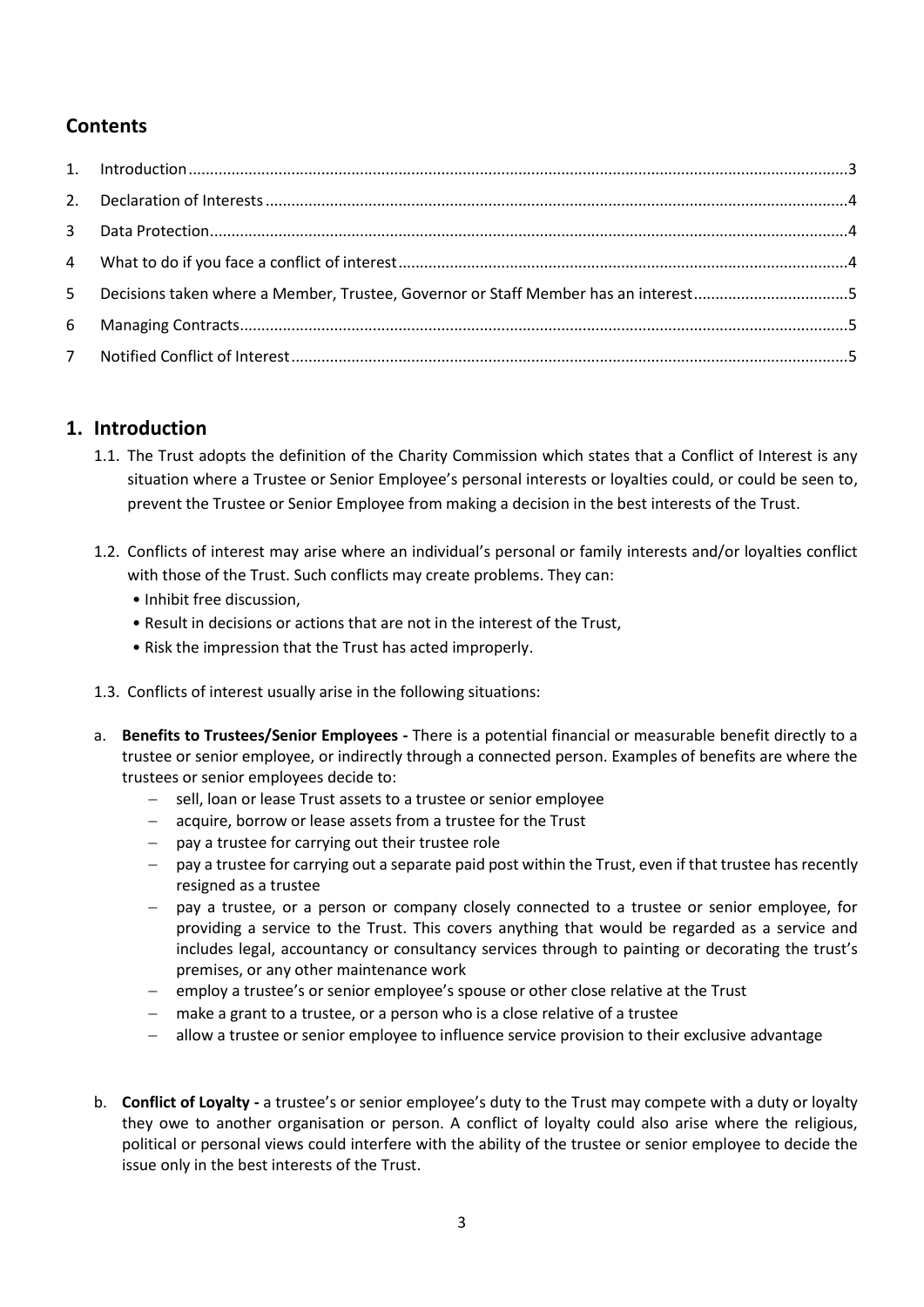- 1.4. The aim of this policy is to protect both the organisation and the individuals involved from any appearance of impropriety.
- 1.5. This policy operates without prejudice to any of the provisions in the Trust Article of Association relating to conflicts of interest.

#### **2. Declaration of Interests**

- 2.1. We are asking Members, Trustees, governors and all staff to declare their interests and any gifts or hospitality received in connection with their role in the Trust. A declaration of interest form is provided for this purpose, listing the types of interest you should declare. All interests, including gift of a value over £50, must be notified to the Governance and Compliance Manager and a Register of Interest will be maintained by the Trust.
- 2.2. To be effective, the declaration of interests needs to be updated at least annually and also when any changes occur.
- 2.3. If you are not sure what to declare or whether/when your declaration needs to be updated, please err on the side of caution. If you would like to discuss this issue, please contact the Governance and Compliance Manager for confidential guidance.

#### **3 Data Protection**

3.1 The information provided will be processed in accordance with data protection principles as set out in the Data Protection Act 2018 and current General Data Protection Regulations. Data will be processed only to ensure that Members, Trustees, Governors and all staff act in the best interests of the Trust. The information provided will not be used for any other purposes.

#### **4 What to do if you face a conflict of interest**

- 4.1 If you have a direct or indirect interest in:
	- a) a proposed transaction with the Trust: or
	- b) any transaction or arrangement entered into by the Trust which has not previously been disclosed,

you must disclose the nature and extent of that interest, whether or not you receive any actual benefit as a consequence of the interest. You may have an indirect interest in a matter if a family member or friend has an interest in the matter.

- 4.2 As good practice, every Member, Trustee and Governor should declare any private interest which he or she has in an item to be discussed at the beginning of every meeting and certainly before any discussion itself.
- 4.3 You should not be involved in decisions in which it is possible that a conflict will arise. You should declare your interest at the earliest opportunity and certainly withdraw from any subsequent discussion.
- 4.4 If you fail to declare any interest that is known to the Governance and Compliance Manager and/or Chair of the Board of Trustees or Local Governing Body, the Governance and Compliance Manager or Chair will declare that interest.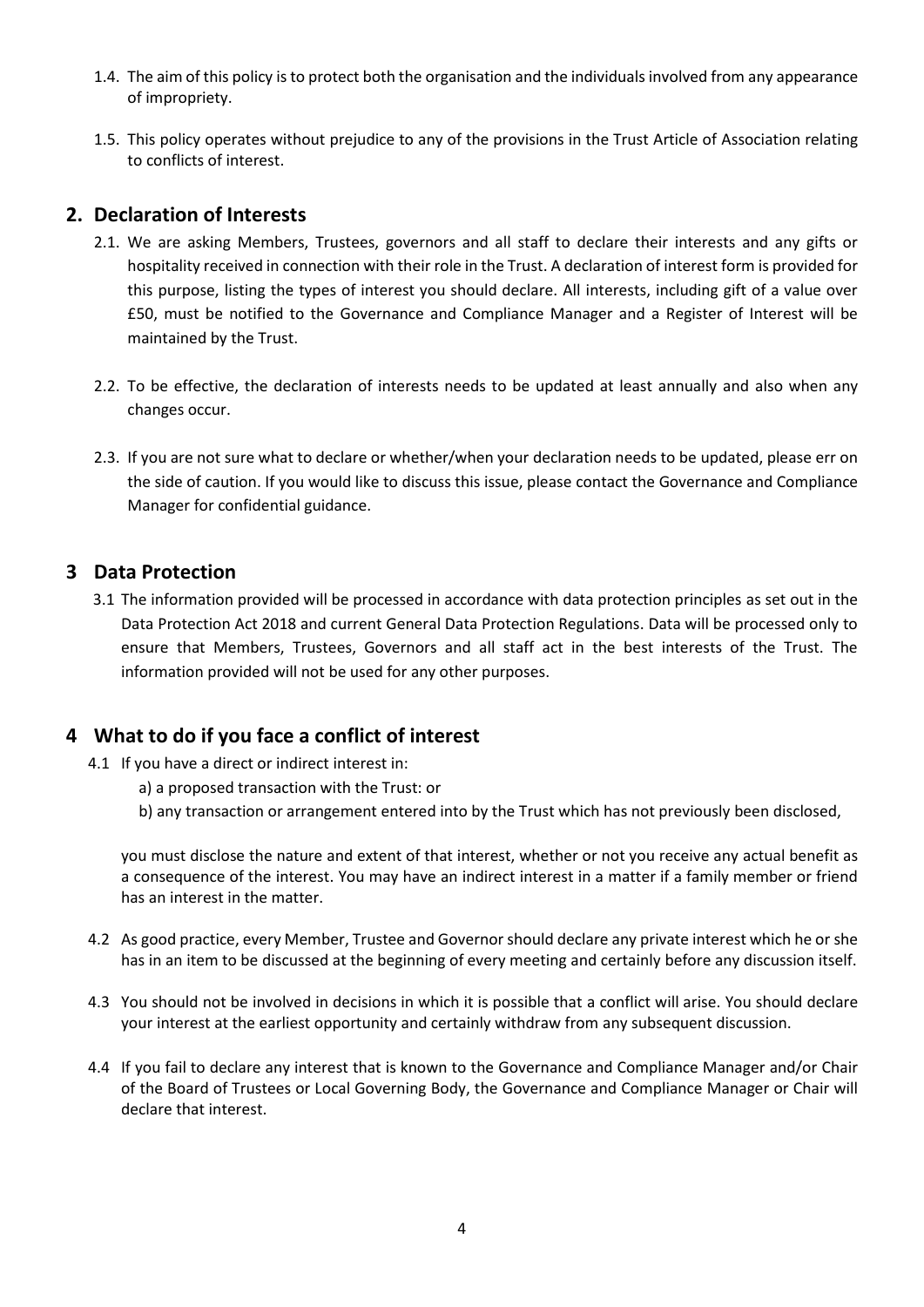#### **5 Decisions taken where a Member, Trustee, Governor or Staff Member has an interest**

- 5.1 In the event of the Board having to decide upon a question in which a Member, Trustee, Governor or member of staff has an interest because of a duty or loyalty (however indirect) that they owe to another organisation, they will do so by vote, with a simple majority required.
- 5.2 The conflicted individual may be present when the matter is discussed but must not take part in the discussion or vote on any matter relating to the discussion and a quorum must otherwise be present for the discussion and decision.
- 5.3 An individual will generally not have a conflict or loyalty simply by virtue of the fact that he or she has been appointed or nominated to the Board of Trustees or to the Local Governing Body by a third party and the Trust has dealings with that third party, but if any undue influence is exerted by that third party, or the individual has an interest in the matter for a reason other than mere appointment or nomination, then the circumstances will need to be considered.
- 5.4 All decisions made where there has been a declared conflict of interest will be recorded by the Governance and Compliance Manager and reported in the minutes of the meeting. The report will record:
	- The nature and extent of the conflict,
	- An outline of the discussion,
	- The actions taken to manage the conflict.
- 5.5 Where a Member or Trustee benefits from the decision, this will be reported in the annual report and accounts in accordance with the current Statement of Recommended Practice (Charities Commission) making reference also to any potential conflict situation recognised in this Conflict of Interest Policy.
- 5.6 All payments or benefits in kind to Members and Trustees will be reported in the Trust's accounts and annual report, with amounts for each Member and Trustee listed for the year in question.
- 5.7 Where a member of the Trust's staff is connected to a party involved in the supply of a service or product to the Trust, this information will also be fully disclosed in the annual report and accounts, again making reference also to any potential conflict situation recognised in this Conflicts of Interest Policy.
- 5.8 Independent external moderation will be used where conflicts cannot be resolved through the usual procedures.

#### 6 Managing Contracts

6.1 If you have a conflict of interest, you must not be involved in managing or monitoring a contract or transaction in which you have an interest. Monitoring arrangements for such contracts will include provisions for an independent challenge of bills and invoices, and termination of the contract if the relationship is unsatisfactory.

#### 7 Notified Conflict of Interest

7.1 Without prejudice to any of the obligations on individuals as expressed in this policy, the Trustees have identified the following as matters where relevant Individuals will have an interest in the matter. Such interest has not been expressly authorised in the Articles of Association but is considered to be a matter which is in the best interest of the Trust.